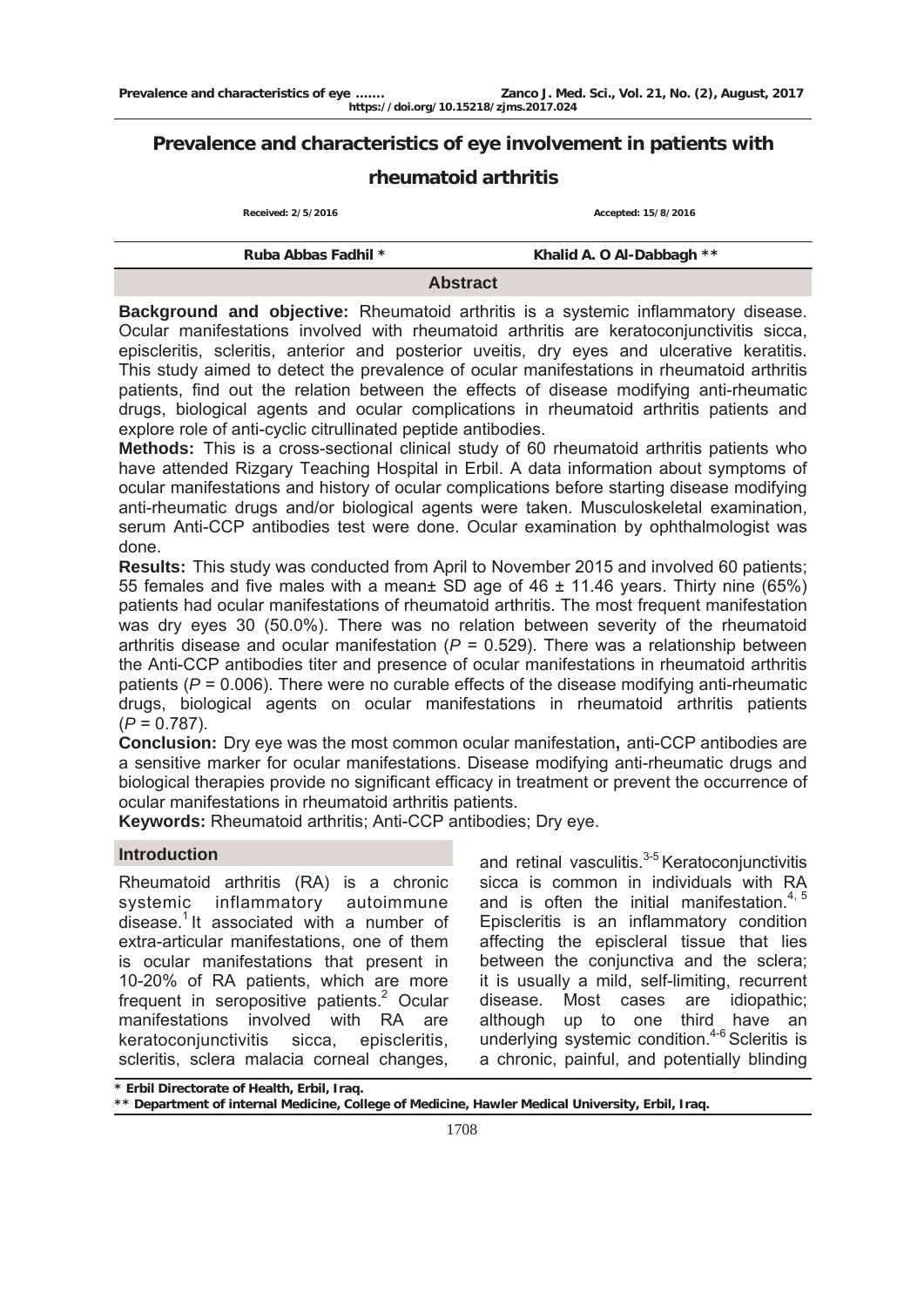inflammatory disease that is characterized by edema and cellular infiltration of the scleral and episcleral tissues. Sclera malacia is painless bilateral thinning of the sclera, with the affected area appearing blue or gray (the color of the underlying choroid). $7-9$  RA is a common disorder to affect peripheral cornea. Corneal changes such as sclerosing keratitis; corneal melting is a rare but devastating manifestation, it usually occurs in long standing disease and is associated with systemic vasculitis; it causes pain, redness and blurred vision.<sup>9</sup> Long term use of systemic corticosteroids in treatment of RA patients may induce formation of posterior subcapsular cataract and systemic steroid also increase risk of glaucoma and raised intraocular pressure.<sup>10</sup> One of the drugs used in treatment of RA is disease modifying anti rheumatic drugs (DMARD) including hydroxychloroquine (HCQ), this antimalarial drug used in treatment of RA usually in combination with other (DMARD), one of its side effects is corneal deposits and retinopathy.<sup>9</sup> Anti-CCP antibodies are sensitive and specific diagnostic marker of RA especially in early cases and for systemic involvement in RA patients. The sensitivity and specificity of anti-CCP reactivity for RA patients' diagnosed based on American College of Rheumatology criteria were detected as 73.5% and 95%-97%, respectively which shows it to be a highly sensitive and specific marker for the disease. $11,12$ This study was designed to detect the prevalence of ocular manifestations in RA patients, to find out the relation between the curable effects of disease modifying anti-rheumatic drugs, biological agents and ocular involvements in rheumatoid arthritis patients living in Erbil city.

### **Methods**

This is a cross-sectional clinical study of 60 RA patients who have attended Rizgary Teaching Hospital in Erbil, was approved by the institute's ethics committee. Patients with established RA for more than six

months on DMARDs&/or biological agents attending outpatient clinics of rheumatology and physiotherapy unit were included in the study. The DMARDs that used were (methotrexate, leflunomide), and the biological agents were Anti-tumor necrosis factor- alfa drugs (etanercept, infliximab, adalimumab), which given according to American College of Rheumatology 2015 Guidelines for Rheumatoid Arthritis treatment. Patients with juvenile RA (<16 years of age), dry eyes due to other diseases such as Steven-Johnson syndrome, ocular cicatriclepemphigoid, radiation and chemical injuries, patients with diabetes mellitus, patients with uveitis, scleritis, glaucoma, due to causes other than RA e like seronegative spondiloarthropathy, Bechet's disease, patients on DMARD (hydroxychloroquine) and drugs that cause ocular problems, patients on steroids with ocular complications (cataract glaucoma, increase intraocular pressure) due to the effect of steroids were excluded from the study.

## **Statistical analysis**

Data were analyzed using the statistical package for the social sciences (version 19). Chi square test of association was used to compare between proportions. When the expected count of more than 20% of the cells of the table was less than 5, Fisher's exact test was used. Student's t test was used to compare between means of two groups. A *P* value of ≤0.05 was considered statistically significant.

## **History**

In all cases, a detailed history related to the duration of RA, systemic manifestations of RA, drug use and duration of treatment, family history of RA, symptoms related to ocular manifestations and any history of symptoms or diagnosed ocular manifestations before starting DMARDs and/or biological agents were studied. Data were collected and recorded on a specially designed questionnaire after taking permission from the patients.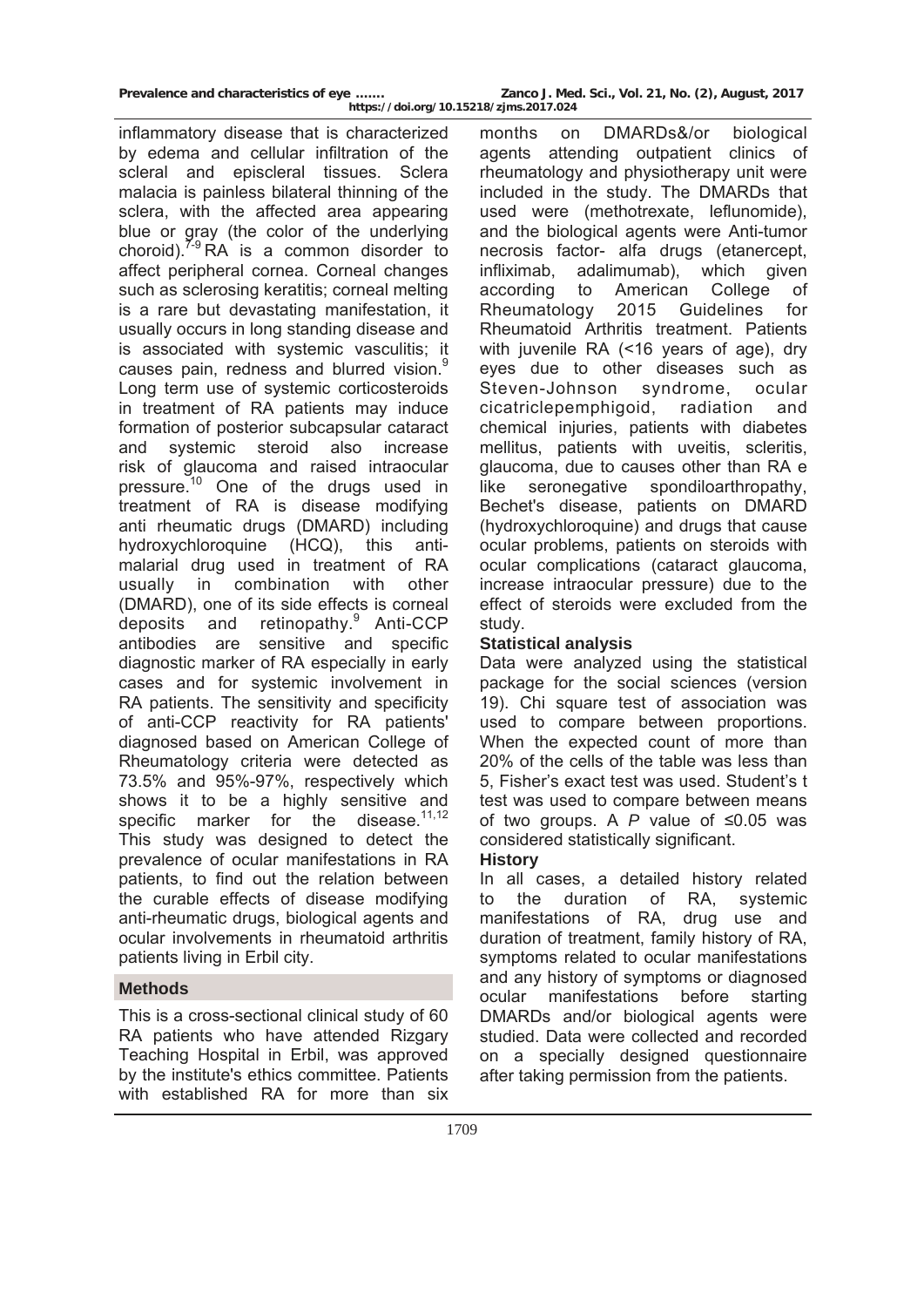**Prevalence and characteristics of eye ……. Zanco J. Med. Sci., Vol. 21, No. (2), August, 2017 https://doi.org/10.15218/zjms.2017.024**

#### **Musculoskeletal Examination**

Musculoskeletal examination was done by Rheumatologist and disease activity assessed by DAS28 score which involve counting the number of swollen and tender joints in the upper limbs and knees and combining this with the ESR and the patient's assessment of his/her general health on visual analogue scale to generate a numerical score, the higher value, the more active disease. Serum Anti-citrullinated peptide antibodies test was done by using enzyme-linked immunosorbent assay (ELISA).

### **Ocular Examination**

 Ocular examination was done to evaluate for the various ocular manifestations such as dry eyes KCS, scleritis, episcleritis, peripheral ulcerative keratitis, anterior uveitis. It included best corrected visual acuity, testing for color vision, detailed slit lamp examination of the anterior segment, detailed fundus examination, refraction, intraocular pressure measurement, and tests for dry eyes. Visual fields were performed. Basal Schirmer's test was performed using Schirmer strips of 35 mm in length and 5 mm in width. The Schirmer

strip was folded 5 mm from one end and inserted at the junction of the middle and outer third of the lower lid taking care not to touch the cornea. The patient was asked to keep the eyes gently closed. After 5 min, the strip was removed and the amount of wetting from the fold measured. The value of <10 mm at the end of 5 min was considered abnormal.

#### **Results**

Sixty RA patients were evaluated; 5 males, 55 females. The mean  $±$  standard deviation age of the patients was  $50.46 \pm$ 11.457 years. The most frequent age group was (51-60) which is 18 (30.00%) of the patients and 50% of them had ocular manifestations while the age group (31-40) had 11 (64.71%) associated with ocular manifestations (Table 1). There is obvious female predominance 55 (91.67%) were included, while male represents 5 (8.33%), 65.5% of the female group has ocular manifestations, while 60.0% of the male group has ocular manifestations. Statistically, it is not significant  $(P = 1.000)$ as shown in Table 2.

|           |     |         | <b>Ocular manifestations</b> |         |               |         |  |
|-----------|-----|---------|------------------------------|---------|---------------|---------|--|
| Age years | No. | $(\%)$  | <b>Present</b>               |         | <b>Absent</b> |         |  |
|           |     |         | No.                          | (%)     | No.           | (%)     |  |
| $31 - 40$ | 17  | (28.33) | 11                           | (64.71) | 6             | (35.29) |  |
| 41 - 50   | 14  | (23.33) | 10                           | (71.43) | 4             | (28.57) |  |
| $51 - 60$ | 18  | (30.00) | 9                            | (50.0)  | 9             | (50.0)  |  |
| $61 - 70$ | 10  | (16.67) | 8                            | (80.0)  | 2             | (20.0)  |  |
| >70       | 1   | (1.67)  |                              | (100)   | 0             | (0.0)   |  |
| Total     | 60  | (100)   | 39                           | (65.0)  | 21            | (35.0)  |  |

**Table 1:** Age distribution in patients with ocular manifestations of rheumatoid arthritis.

|               |                 | <b>Ocular manifestations</b> |                 |      | <b>Total</b> |       |         |  |
|---------------|-----------------|------------------------------|-----------------|------|--------------|-------|---------|--|
| <b>Gender</b> | <b>Positive</b> |                              | <b>Negative</b> |      |              |       | P value |  |
|               | No.             | (%)                          | No.             | (%)  | No.          | (%)   |         |  |
| Male          | 3               | 60.0                         | 2               | 40.0 | 5            | 100.0 | 1.000   |  |
| Female        | 36              | 65.5                         | 19              | 34.5 | 55           | 100.0 |         |  |
| Total         | 39              | 65.0                         | 21              | 35.0 | 60           | 100.0 |         |  |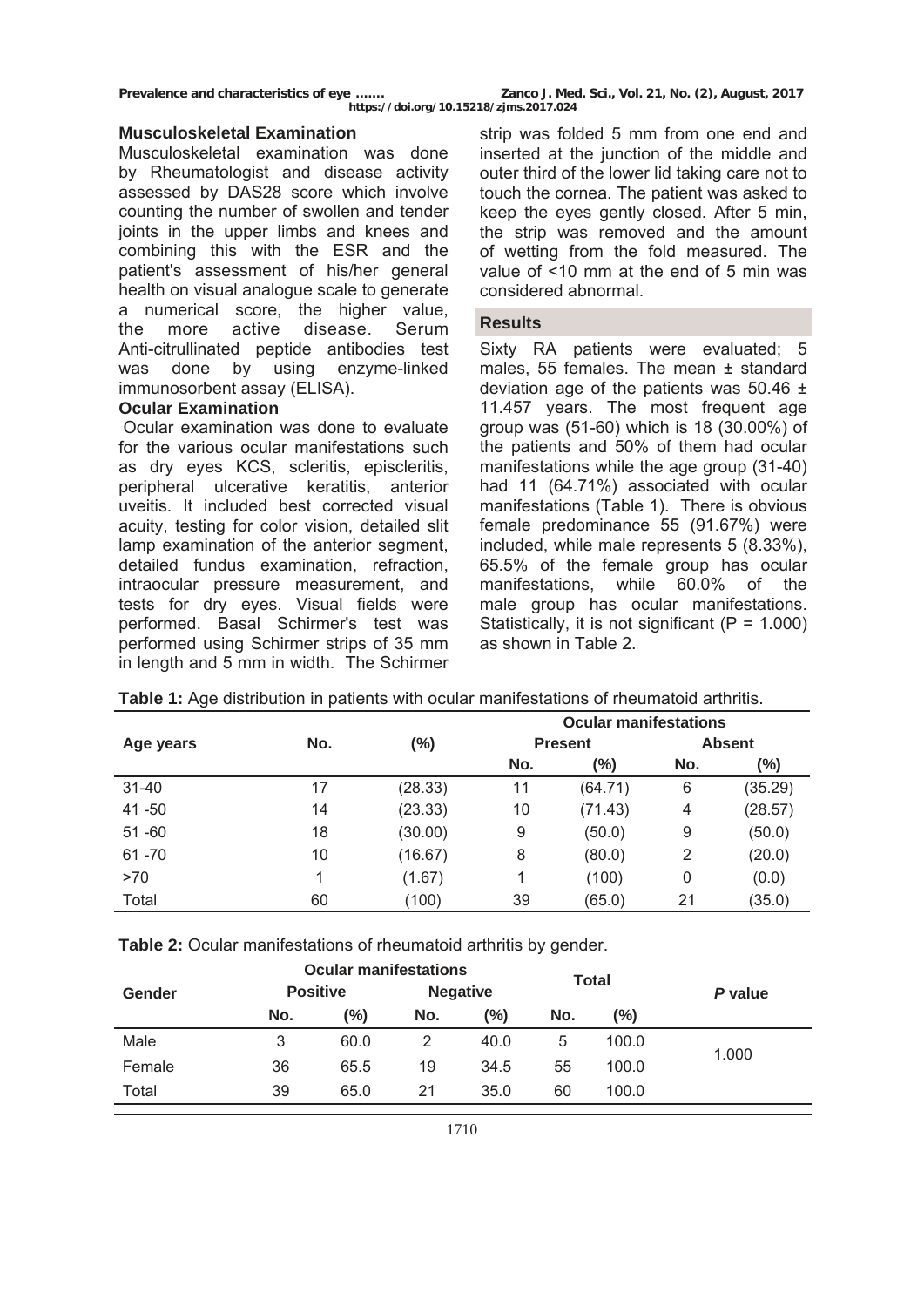**Prevalence and characteristics of eye ……. Zanco J. Med. Sci., Vol. 21, No. (2), August, 2017 https://doi.org/10.15218/zjms.2017.024**

According to the frequency of eye complications, we had 39(65.0%) of the patients with eye complications and 21 (35.0%) had no eye complications and most frequent complication was dry eyes 30(50.0%). Details are shown in Table 3.

### **Relationship between DAS28 and ocular manifestations**

There was only one patient in mild group did not have ocular manifestations, in moderate group there were 21 (65.6%) of the patients got ocular manifestations and 11 (34.4%) of the patients with no ocular manifestations, in high group there were 18 (66.7%) of the patients got ocular manifestations and 9 (33.3%) of them with no ocular manifestations. This difference was statistically not significant (*P* = 0.529) as shown in Table 4.

### **Relationship between anti ccp and ocular manifestations**

The positive group there were 32 (76.2%) of the patients got ocular manifestations and 10 (32.8%) of the patients with no ocular manifestations, while in negative group 7 (38.9%) of the patients got ocular manifestations and11 (61.1%) of the patients with no ocular manifestations. The difference was statistically significant  $(P = 0.006)$  as shown in Table 5.

| Table 3: Prevalence of ocular manifestations in RA patients. |
|--------------------------------------------------------------|
|--------------------------------------------------------------|

|   | <b>Ocular manifestations</b> | No. | (%)   |
|---|------------------------------|-----|-------|
|   | Dry eyes                     | 30  | 50.0  |
|   | Anterior uveitis             | 4   | 6.6   |
| 3 | <b>Episcleritis</b>          | 3   | 5.0   |
|   | Posterior uveitis            |     | 1.7   |
| 5 | Keratoconjunctivitis sicca   |     | 1.7   |
| 6 | No eye manifestation         | 21  | 35.0  |
|   | Total                        | 60  | 100.0 |

## **Table 4:** Relationship between DAS28 and ocular manifestations.

|                   |                      | <b>Ocular manifestations</b> |                |     |               |              |         |       |  |
|-------------------|----------------------|------------------------------|----------------|-----|---------------|--------------|---------|-------|--|
| DAS <sub>28</sub> |                      |                              | <b>Present</b> |     | <b>Absent</b> | <b>Total</b> | P value |       |  |
|                   |                      | No.                          | $\%$           | No. | $\%$          | No.          | %       |       |  |
| DAS <sub>28</sub> | Mild (2.6-3.2)       | 0                            | .0             | 1.  | 100.0         | 1            | 100.0   |       |  |
|                   | Moderate $(3.3-5.1)$ | 21                           | 65.6           | 11  | 34.4          | 32           | 100.0   | 0.529 |  |
|                   | High(>5.1)           | 18                           | 66.7           | 9   | 33.3          | 27           | 100.0   |       |  |
| Total             |                      | 39                           | 65.0           | 21  | 35.0          | 60           | 100.0   |       |  |

### **Table 5:** Relationship between anti ccp and ocular manifestations.

|                            |     | <b>Eye complication</b> |               |      |              |         |       |
|----------------------------|-----|-------------------------|---------------|------|--------------|---------|-------|
| Anti ccp<br><b>Present</b> |     |                         | <b>Absent</b> |      | <b>Total</b> | P value |       |
|                            | No. | %                       | No.           | %    | No.          | $\%$    |       |
| Positive                   | 32  | 76.2                    | 10            | 23.8 | 42           | 100.0   | 0.006 |
| Negative                   |     | 38.9                    | 11            | 61.1 | 18           | 100.0   |       |
| Total                      | 39  | 65.0                    | 21            | 35.0 | 60           | 100.0   |       |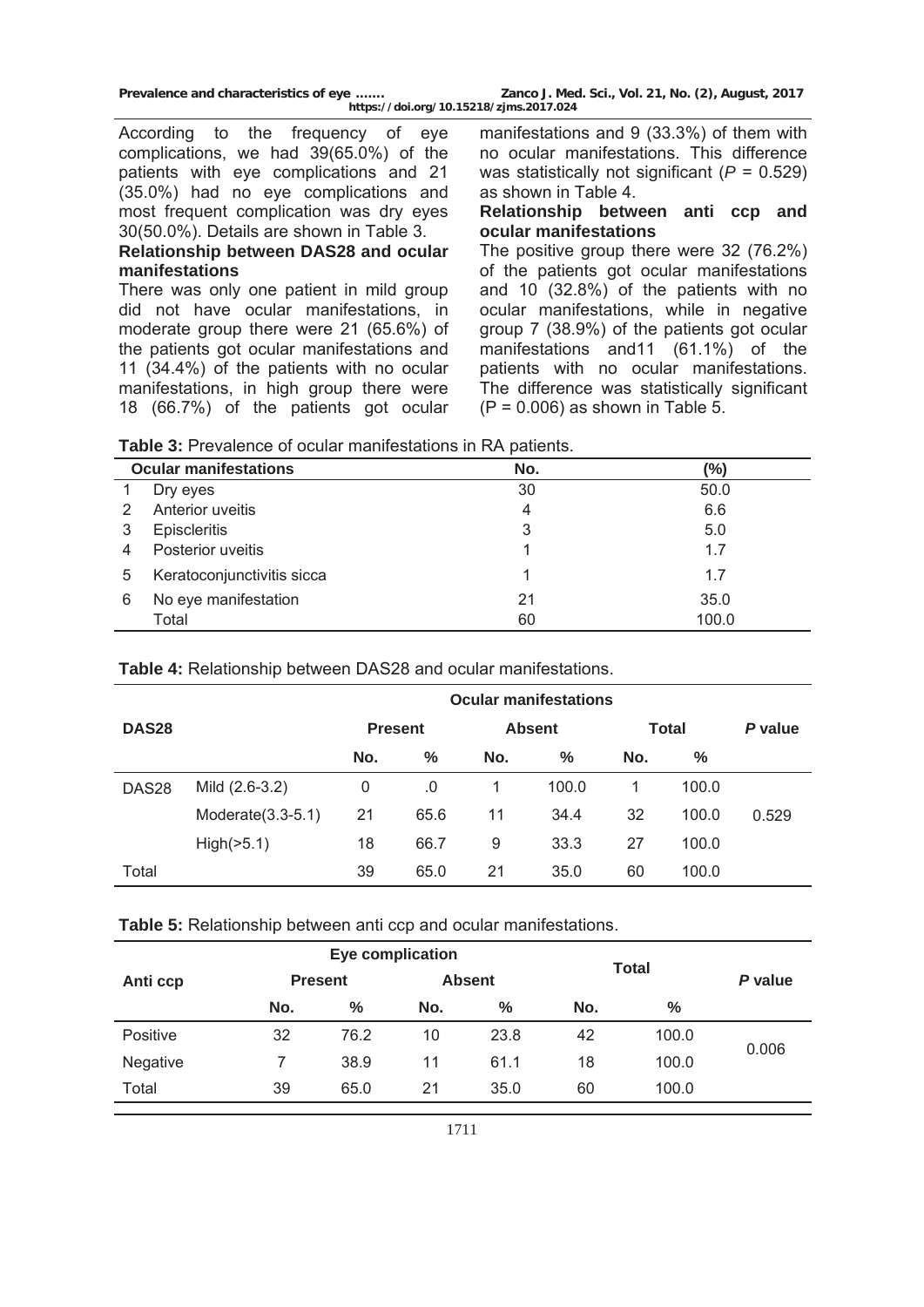## **Relationship between DMARD alone, DMARD +Biological Agents effects and ocular manifestations in RA patients**

In the group whose using DMARD alone, there were 19 (63.3%) of them had ocular manifestations, and 11 (36.7%) of them had no ocular manifestations, in the other group that using DMARD and biological agents there were 20 (66.7%) of them had ocular manifestations and 10(33.3%) of them had no ocular manifestations. The difference was statistically not significant  $(P = 0.787)$  as shown in Table 6.

### **Discussion**

In this study, the ocular manifestations were found in 39 of the 60 patients studied which is 65% of the studied population while in another study they found from 70 patients only 19 % of the cases had ocular manifestations. 13 This indicates that ocular lesions are important extra-articular manifestations in rheumatoid arthritis. The most common age group that had ocular manifestations with RA was 31-40 years, which is nearly going with study done by Gordana Zlatanović in which the result was the more frequency of ocular manifestations in RA aged 31-50 years.<sup>14</sup> There is female predominance 55 (91.67%) of the patients, while male represent 5 (8.33%), 65.5% of female group has ocular manifestations, while 60.0% of male group has ocular manifestations and this goes with the study done by Gordana Zlatanović in which females were also more common than males, nearly same percentage.<sup>14</sup>

The most common ocular manifestation was dry eyes 50% (30 cases) followed by anterior uveitis 6.6 %, episcleritis 5%, and keratoconjunctivitis sicca and posterior uveitis 1.7%, which goes with the study done by C. Charanya et al. which was their result 64% of the patients got ocular manifestations. And common ocular manifestation was dry eye 44% (22 cases) followed by episcleritis, scleritis and corneal ulcer, viral keratitis, and conjunctivitis.15 Our study revealed that there was no statistically significant relationship between severity of the RA disease which was estimated by DAS28-ESR formula and ocular manifestations, which is comparable to the study done by Zahra Zakeri et al. which revealed there was no relationship between severity of RA and ocular manifestation (dry eye syndrome.<sup>16</sup> While there is study done by Gilbo et al. in 2001 concluded that dry eye syndrome in RA patients reflect more activity of disease and there was relationship between ocular manifestations (dry eye), ESR, and number of painful joints. $17$  In our study we found that there is statistically significant relationship between the Anti-CCP antibodies titer and presence of ocular manifestations in RA patients which are comparable to the studies done by Itty et al. and ammapati Paul Pandian Vignesh and renuka Srinivasan whose found that there is strong association between the presence of anti-CCP antibodies and the

|                                            | <b>Ocular manifestations</b> |      |               |      | Total |       |         |  |
|--------------------------------------------|------------------------------|------|---------------|------|-------|-------|---------|--|
| <b>DMARD or DMARD</b><br>+biological agent | <b>Present</b>               |      | <b>Absent</b> |      |       |       | P value |  |
|                                            | No.                          | %    | No.           | %    | No.   | %     |         |  |
| DMARD alone                                | 19                           | 63.3 | 11            | 36.7 | 30    | 100.0 | 0.787   |  |
| DMARD & biological agents                  | 20                           | 66.7 | 10            | 33.3 | 30    | 100.0 |         |  |
| Total                                      | 39                           | 65.0 | 21            | 35.0 | 60    | 100.0 |         |  |

**Table 6:** Relationship between DMARD alone DMARD +Biological Agents effects and ocular manifestations in RA patients.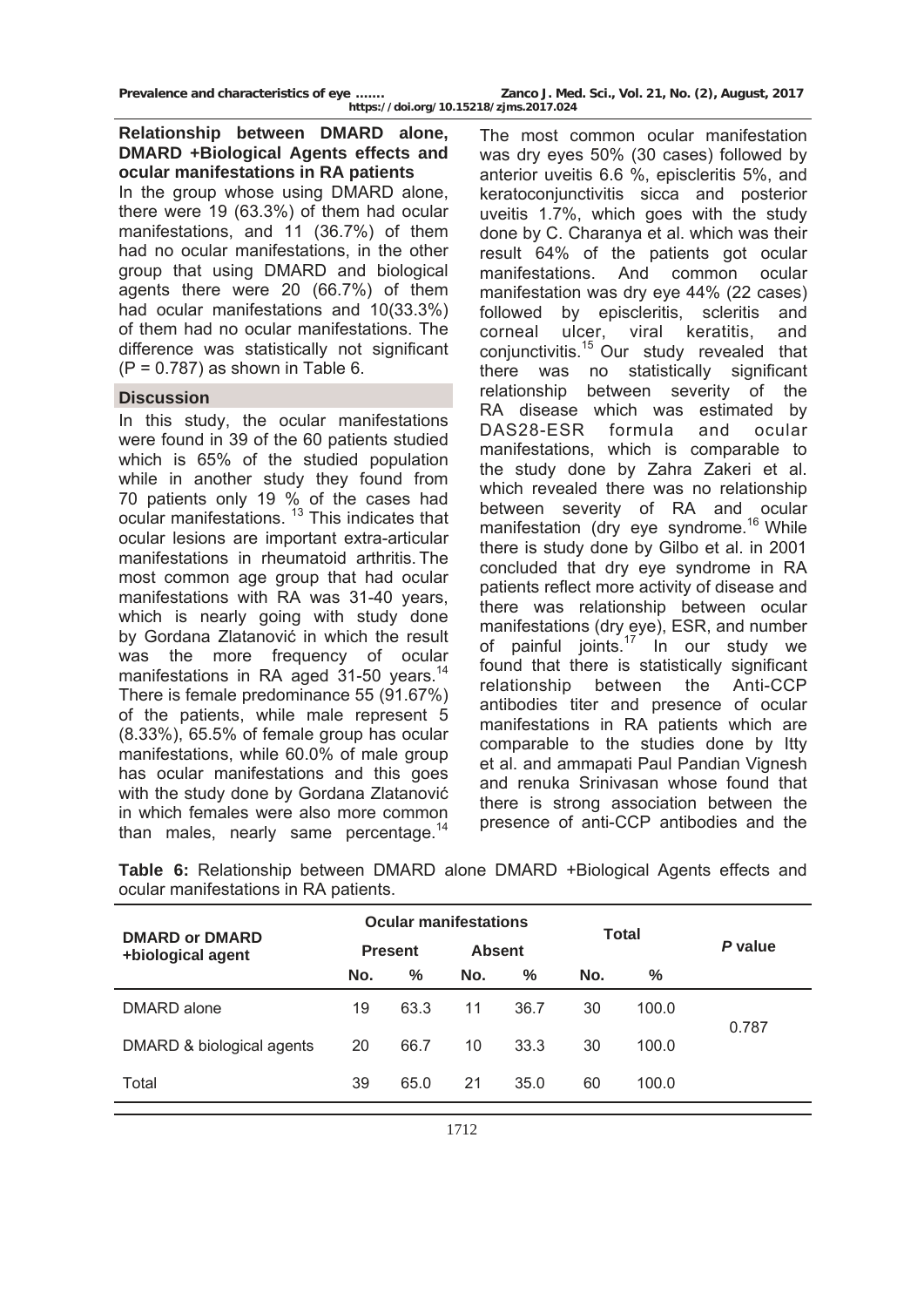presence of ocular manifestations of RA.11,18 According to use of DMARD alone or DMARD and Biological Agents as a treatment for articular and extra-articular manifestations in RA patients, we found that there is no statistical significance relationship between the curable effects of them and ocular manifestations in RA patient, while studies were done by Gordana Zlatanović et al. and others show that (DMARDs) are necessary to improve tear production and to resolve severe ocular complications in RA patients like Cyclosporine A, or a monoclonal antibody to TNF-alpha such as infliximab.<sup>19, 21</sup>

## **Conclusion**

We conclude from this study that the ocular manifestations are a significant part of the extra-articular manifestation of RA, dry eye is the most common ocular manifestation. The Anti-CCP antibodies titer is a sensitive marker for detection of ocular manifestations in RA Patients. This variety of RA activity is not an indicator for occurrence ocular complications in a patient with RA. Although the new DMARDs and biological therapies have dramatic effects in the treatment of RA patients, this study found that they provide no significant efficacy in treatment or prevent the occurrence of ocular manifestations in RA patients. Further longitudinal studies and increase the number of population of the studies to find out more ocular involvement in RA patients and the effects of new drugs (DMARDs and biological agents) in preventing or decreasing the occurrence of ocular complications in RA patients.

#### **Conflicts of interest**

The authors report no conflicts of interest.

#### **References**

- 1. Macgregor AJ, Snieder H, Rigby AS, Koskenvuo M, Kaprio J, Silman AJ. Characterizing the quantitative genetic contribution to rheumatoid arthritis using data from twins. Arthritis Rheum 2000; 43:30-7.
- 2. Sahatçiu-Meka V, Rexhepi S, Manxhuka-Kërliu S, Rexhepi M. Extraarticular manifestation of

 seronegative and seropositive reumathoid arthritis Bosn. J Basic Med Sci 2010;10(1):27-31.

- 3. Lilleby V, Gran JT. Systemic rheumatoid arthritis: Tidsskr Nor Laegeforen2007; 117(29):4223-5.
- 4. Cimmino MA, Salvarani C, Macchioni P. Extra-articular manifestations in YZ Italian patients with rheumatoid arthritis. Rheumatol Int 2000; 19(6):213-7.
- 5. Kanski JJ. The eye in systemic disease. London: Butterworts; 2004.
- 6. Whitson WE, Krachmer JH. Adult rheumatoid arthritis. In: Gold DH, Weingeist TA, editors. The eye in systemic disease. Philadelphia: JB. Lippincott; 2003. P. 127-208.
- 7. Hakin KN, Ham J, Lightman SL. Use of orbital floor steroids in the management of patients with uniocular non-necrotizing scleritis. Ophthaloml 2005; 75(6):337-9.
- 8. Galor A, Jabs DA, Leder HA, Kedhar SR, Dunn JP, Peters GB. Comparison of antimetabolite drugs as corticosteroid-sparing therapy for noninfectious ocular inflammation. Ophthalmol 2008; 115(10):1826-32.
- 9. Nicki R, Colledge Brian R, Walker Stuart H, Ralston. Davidson`s principle and practise of medicine. 21 st edition. In: Doherty M, Ralston S.H, editors. Musculoskeletal disease. Edinburg: Academic press; 2010. p. 1090.
- 10. John H, Leslie J, Patience H. Primer on rheumatic disease.  $13<sup>th</sup>$  ed. In : Frank B, Gerd R.B, editors .Glucocorticoids. Boston: MA, USA; 2013. p. 648.
- 11. Itty S, Pulido JS, Bakri SJ, Baratz KH, Matteson EL, Hodge DO. Anti-Cyclic Citrullinated Peptide, Rheumatoid Factor, and Ocular Symptoms Typical of Rheumatoid Arthritis. Trans Am Ophthalmol Soc 2008; 106:75–81.
- 12. El-Banna H, Jiman-Fatani A. Anti-cyclic citrullinated peptide antibodies and paraoxonase -1 polymorphism in rheumatoid arthritis. BMCMusculoskelet Disord 2014;15: 379.
- 13. Zoto1 A, Selimi B. Ocular Involvement in Patients with Rheumatoid Arthritis. Ophthalmol Research J 2015; 4(4):99-103.
- 14. Zlatanovic G, Selionvic D, Cekic S, Zivkovic M, Jocic J, Zlatanovic M. Ocular manifestation of rheumatoid arthritis-different forms and frequency. Bosnian Journal of Basic Medical Science 2010; 10 (4): 323-7.
- 15. Charanya C. Ocular Manifestation in Rheumatoid Arthritis Patients Presenting to Tertiary Care Hospital in South India. International Journal of Scientific Study 2015.(3)8.
- 16. Zakeri Z, Parsa M, Zanjani H, Ansarimoghaddam A, Sandoughi M, Aminifard M, et al. Relationship Between Severity of RA and Dry Eye. Health Scope 2012; 1(4):186-8.
- 17. Gilboe IM, Kvien TK, Uhlig T, Husby G. Sicca symptoms and secondary Sjögren's syndrome in systemic lupus erythematosus: comparison with rheumatoid arthritis and